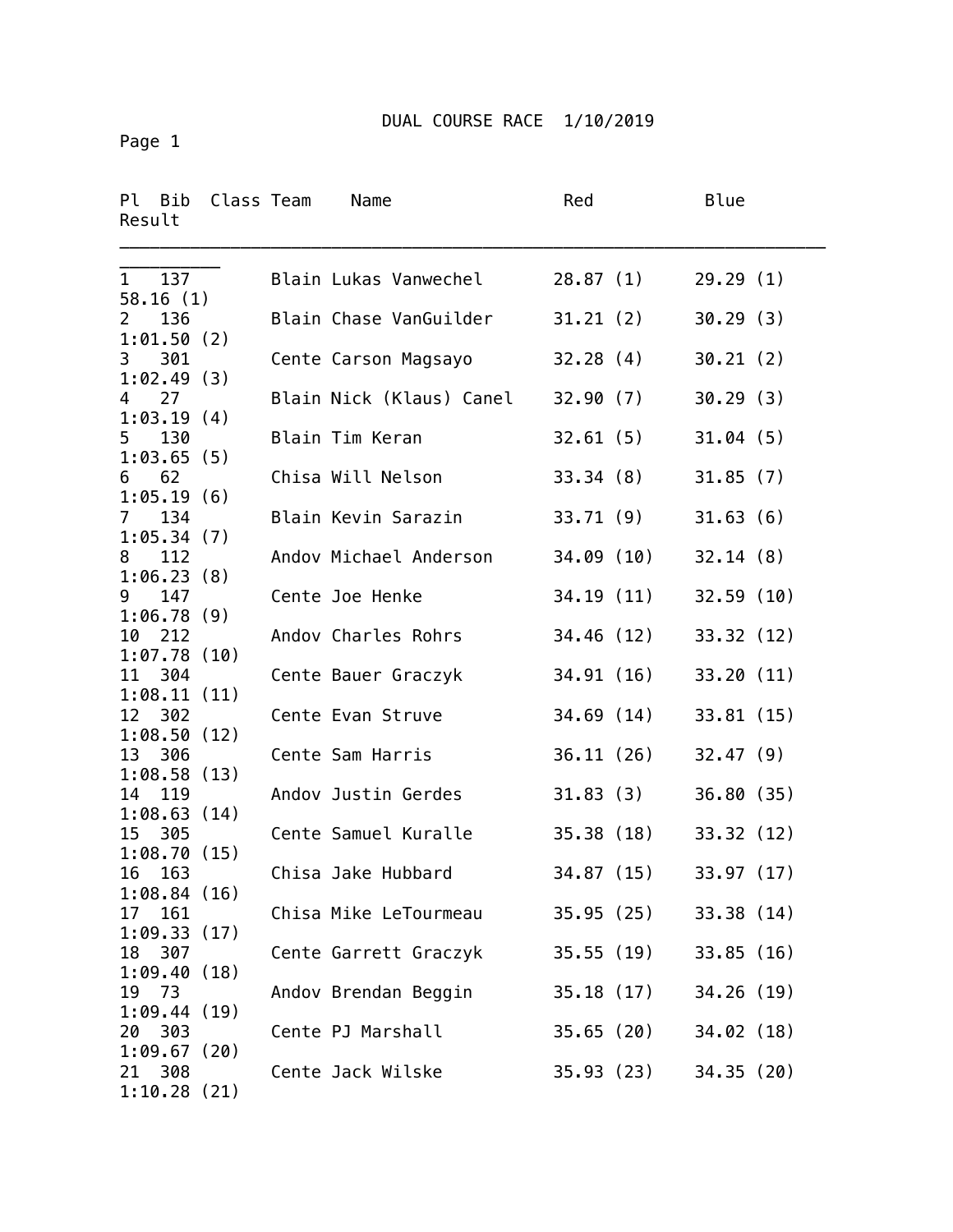| 22 309                   |  | Cente Peyton Newman     | 36.34(27)  |                        | 35.13(22)  |  |
|--------------------------|--|-------------------------|------------|------------------------|------------|--|
| 1:11.47(22)<br>23<br>138 |  | Blain Alex Wolters      |            | 35.84 (22)             | 35.71(28)  |  |
| 1:11.55(23)              |  |                         |            |                        |            |  |
| 24 50<br>1:11.87(24)     |  | Anoka Evan Moberg       |            | 37.24 (28)             | 34.63(21)  |  |
| 25 117                   |  | Andov Joseph Silewski   |            | 35.94 (24)             | 36.40(32)  |  |
| 1:12.34(25)<br>26<br>165 |  | Chisa Jake Alm          | 37.29(29)  |                        | 35.40(25)  |  |
| 1:12.69(26)<br>27<br>250 |  | Chisa Joel Mellum       | 37.33(30)  |                        | 35.58(26)  |  |
| 1:12.91(27)<br>28 164    |  | Chisa Levi Bierman      | 37.65(31)  |                        | 35.32(23)  |  |
| 1:12.97(28)<br>29 169    |  | Chisa Owen Boyle        |            | 37.74 (32)             | 35.36 (24) |  |
| 1:13.10(29)              |  |                         |            |                        |            |  |
| 30 313                   |  | Cente Michael Cessna    |            | 38.29 (34) 35.77 (29)  |            |  |
| 1:14.06(30)<br>31<br>167 |  | Chisa Joshua Goulet     |            | 39.08 (36)             | 35.70(27)  |  |
| 1:14.78(31)              |  |                         |            |                        |            |  |
| 32 166                   |  | Chisa Diedrick Varichak |            | 38.15 (33)             | 36.75(34)  |  |
| 1:14.90(32)              |  |                         |            |                        |            |  |
| 33 310<br>1:15.14(33)    |  | Cente Owen Linser       |            | 38.82 (35)             | 36.32(31)  |  |
| 34 319                   |  | Cente Joseph Lee        |            | 40.15 (40)             | 36.23(30)  |  |
| 1:16.38(34)              |  |                         |            |                        |            |  |
| 35<br>252<br>1:17.15(35) |  | Chisa Nate Unruh        |            | 39.37 (37)             | 37.78 (38) |  |
| 36 312                   |  | Cente Jared Carlson     | 39.46 (38) |                        | 38.14(39)  |  |
| 1:17.60(36)              |  |                         |            |                        |            |  |
| 37<br>122                |  | Anoka Alexander Besch   |            | 39.64 (39)             | 38.49(40)  |  |
| 1:18.13(37)<br>38<br>110 |  | Andov Blake Swanson     |            | 40.92 (43) 37.65 (37)  |            |  |
| 1:18.57(38)              |  |                         |            |                        |            |  |
| 39<br>125                |  | Anoka Joseph Pinewski   |            | 32.83(6)               | 46.28 (58) |  |
| 1:19.11(39)              |  |                         |            |                        |            |  |
| 40 90<br>1:20.64(40)     |  | Armst Ben Sutton        |            | $41.90(45)$ 38.74 (41) |            |  |
| 41 111                   |  | Andov Henry Sharon      |            | 41.26 (44) 39.68 (44)  |            |  |
| 1:20.94(41)              |  |                         |            |                        |            |  |
| 42 318                   |  | Cente Evan Hobday       |            | 41.99 (46) 39.30 (43)  |            |  |
| 1:21.29(42)              |  |                         |            |                        |            |  |
| 184<br>43                |  | Armst Neil Jurgensen    |            | 40.62 (42)             | 41.23 (49) |  |
| 1:21.85(43)              |  |                         |            | 34.53 (13)             |            |  |
| 44 51<br>1:21.97(44)     |  | Blain Eli German        |            |                        | 47.44 (62) |  |
| 45 314                   |  | Cente Cade Rutz         |            | 42.28 (48) 39.99 (45)  |            |  |
| 1:22.27(45)              |  |                         |            |                        |            |  |
| 46 35                    |  | Blain Justin Rhine      |            | 42.19 (47)             | 40.43 (47) |  |
| 1:22.62(46)              |  |                         |            |                        |            |  |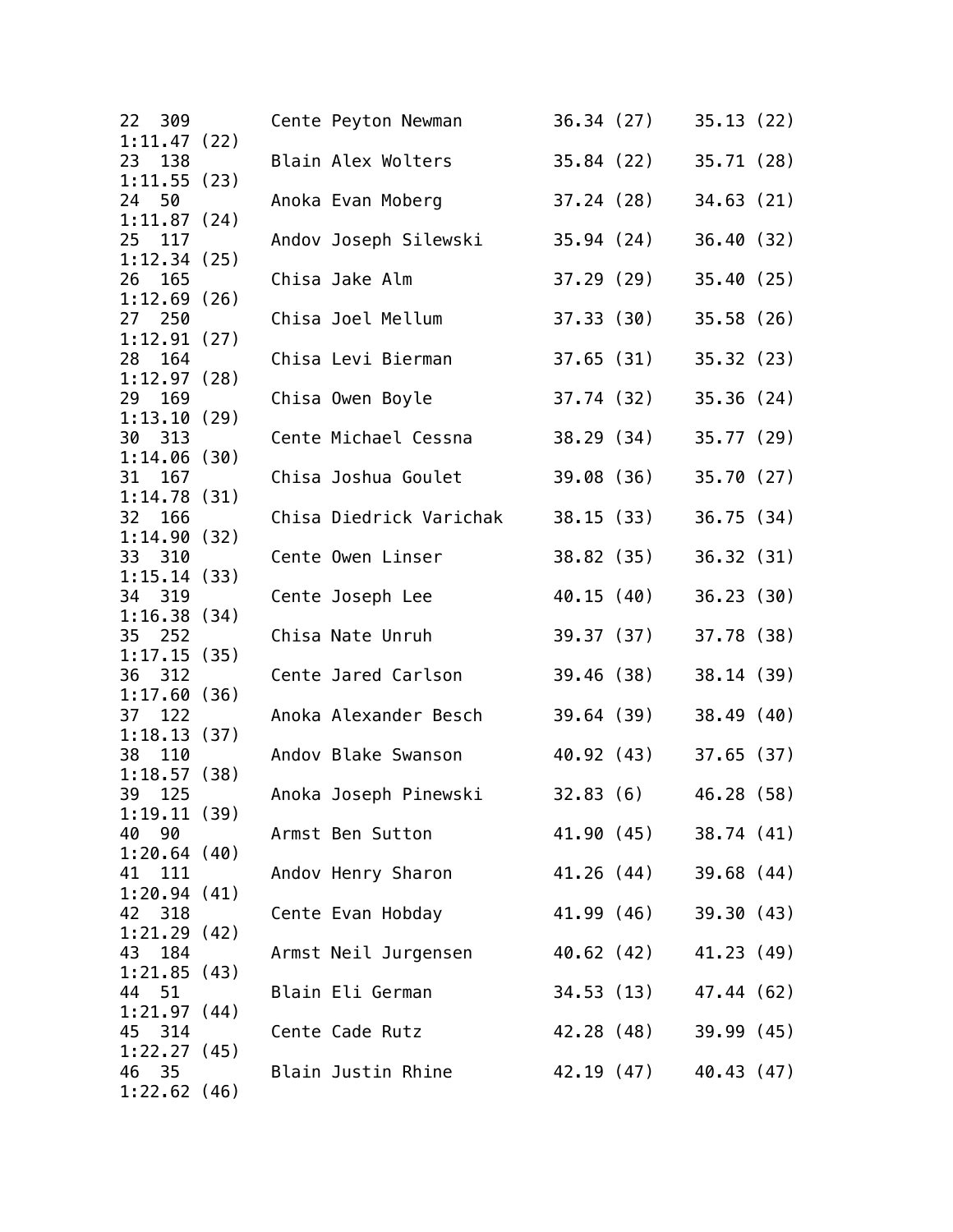| 47 162<br>1:22.75(47) | Chisa Tyler Drury     | 42.59 (50)   | 40.16(46)  |
|-----------------------|-----------------------|--------------|------------|
| 48 182                | Armst Jack Dreyer     | 43.10 (51)   | 41.36 (50) |
| 1:24.46(48)<br>49 168 | Chisa Ethan Johnson   | 45.03 (54)   | 40.61 (48) |
| 1:25.64(49)           |                       |              |            |
| 50 113<br>1:25.83(50) | Andov Daniel Buchanan | $42,46$ (49) | 43.37 (54) |

\_\_\_\_\_\_\_\_\_\_\_\_\_\_\_\_\_\_\_\_\_\_\_\_\_\_\_\_\_\_\_\_\_\_\_\_\_\_\_\_\_\_\_\_\_\_\_\_\_\_\_\_\_\_\_\_\_\_\_\_\_\_\_\_\_\_\_\_\_\_

Ski Club Software from www.SplitSecond.com 1/11/2019 10:26:47 AM

~~~~~~~~~~~~~~~~~~~~~~~~~~~~~~~~~~~ NEW PAGE

~~~~~~~~~~~~~~~~~~~~~~~~~~~~~~~~~~~ DUAL COURSE RACE 1/10/2019

Page 2

\_\_\_\_\_\_\_\_\_\_

| Result | Pl Bib             | Class Team | Name                   | Red         |            | Blue       |
|--------|--------------------|------------|------------------------|-------------|------------|------------|
|        | 51 123             |            | Anoka Emmett Franzwa   |             | 44.70 (53) | 42.49 (51) |
|        | 1:27.19(51)        |            |                        |             |            |            |
| 52 3   |                    |            | Blain Jackson Pilarski |             | 46.13 (55) | 43.31 (53) |
|        | 1:29.44(52)        |            |                        |             |            |            |
|        | 53 320             |            | Cente Aiden Sherer     |             | 48.29 (59) | 42.79 (52) |
|        | 1:31.08(53)        |            |                        |             |            |            |
|        | 54 251             |            | Chisa Jake Helgason    |             | 43.46 (52) | 48.04 (65) |
|        | 1:31.50(54)        |            |                        |             |            |            |
|        | 55 214             |            | Andov James Polsfut    |             | 35.83 (21) | 55.98 (74) |
|        | 1:31.81(55)        |            |                        |             |            |            |
| 56     | 254<br>1:32.98(56) |            | Chisa jared Howlett    |             | 48.17 (58) | 44.81 (55) |
| 57 -   | 100                |            | NW Al REESE LEVENDUSKY |             | 47.62 (56) | 45.51 (57) |
|        | 1:33.13(57)        |            |                        |             |            |            |
| 58     | 185                |            | Armst Treffen Spore    |             | 48.40 (60) | 45.35 (56) |
|        | 1:33.75(58)        |            |                        |             |            |            |
| 59     | 124                |            | Anoka Joel Wagner      |             | 47.91 (57) | 47.07 (60) |
|        | 1:34.98(59)        |            |                        |             |            |            |
| 60     | 118                |            | Andov Hayden Carroll   |             | 48.75 (62) | 47.26(61)  |
|        | 1:36.01(60)        |            |                        |             |            |            |
| 61     | 143                |            | Cente Victor Stevenson |             | 48.71 (61) | 47.86 (63) |
|        | 1:36.57(61)        |            |                        |             |            |            |
|        | 62 317             |            | Cente Luke Brouillette | 1:02.08(73) |            | 36.60(33)  |
|        | 1:38.68(62)        |            |                        |             |            |            |
|        | 63 215             |            | Andov Sam Fischer      |             | 50.85 (64) | 47.88 (64) |
|        | 1:38.73(63)        |            |                        |             |            |            |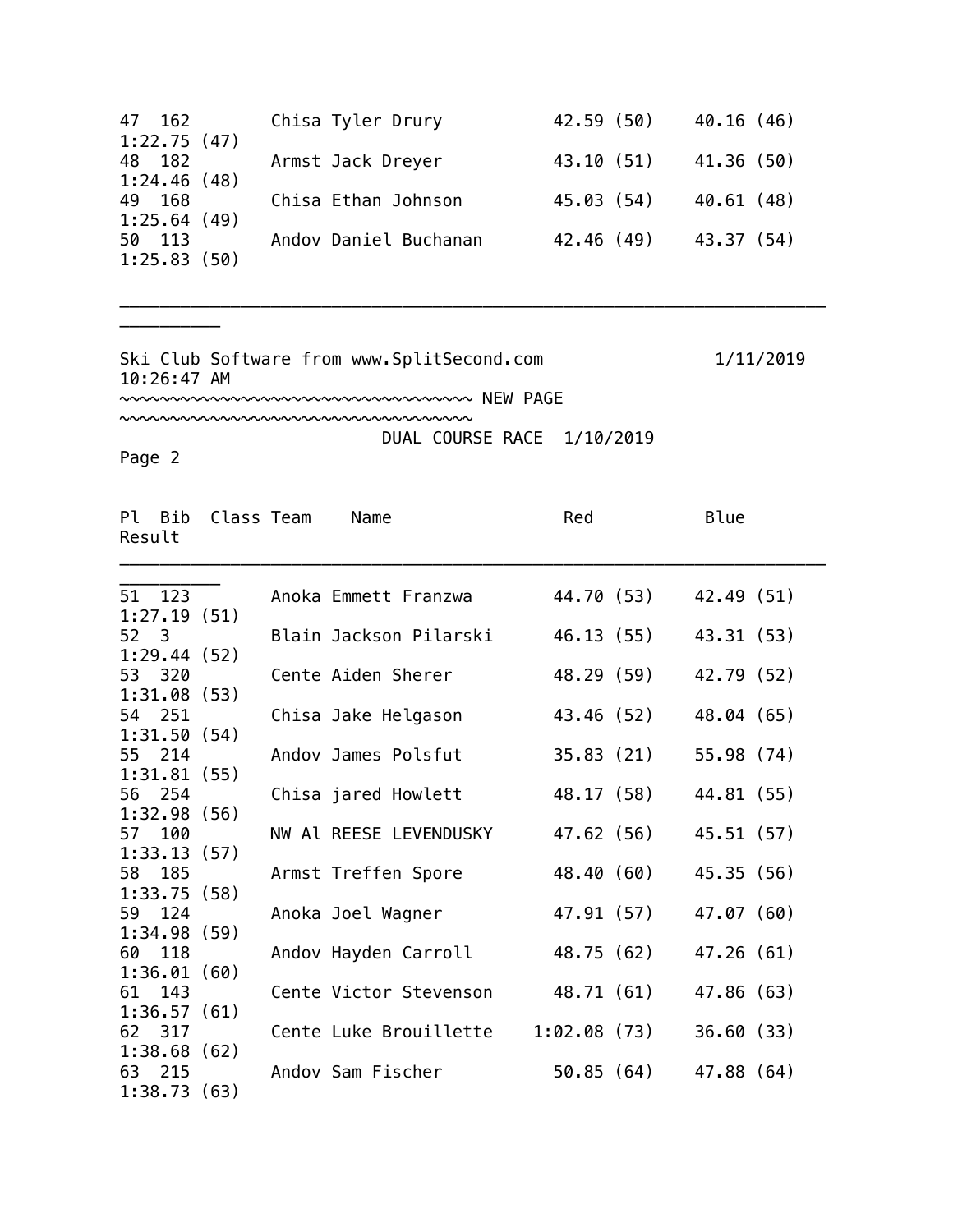| 64 142                   |  | Cente Jackson Copiskey                     |             | 50.24 (63) | 49.28 (69)             |  |
|--------------------------|--|--------------------------------------------|-------------|------------|------------------------|--|
| 1:39.52(64)              |  |                                            |             |            |                        |  |
| 65 253                   |  | Chisa Logan West                           | 40.58 (41)  |            | 59.08(75)              |  |
| 1:39.66(65)              |  |                                            |             |            |                        |  |
| 66 213                   |  | Andov Gavin Lenarz                         |             | 51.70 (66) | 49.26 (68)             |  |
| 1:40.96(66)              |  |                                            |             |            |                        |  |
| 67 202                   |  | Cente Bruce Johnson                        |             | 51.62 (65) | 49.63 (70)             |  |
| 1:41.25(67)              |  |                                            |             |            |                        |  |
| 68 201                   |  | Cente Andrew Brezny                        | 53.23(68)   |            | 48.06 (66)             |  |
| 1:41.29(68)              |  |                                            |             |            |                        |  |
| 69<br>121                |  | Anoka Jackson Dehen                        |             | 53.13 (67) | 48.99 (67)             |  |
| 1:42.12(69)              |  |                                            |             |            |                        |  |
| 70 311                   |  | Cente Ethan Van Zee                        | 1:07.54(75) |            | 37.27(36)              |  |
| 1:44.81(70)              |  |                                            |             |            |                        |  |
| 71 67                    |  | Blain Alec Thoreen                         |             | 54.92 (69) | 51.87(71)              |  |
| 1:46.79(71)              |  |                                            |             |            |                        |  |
| 72 216                   |  | Andov Parker Guy                           | 1:10.25(76) |            | 39.01(42)              |  |
| 1:49.26(72)              |  |                                            |             |            |                        |  |
| 73 255                   |  | Chisa Atlas Johnson                        | 1:04.09(74) |            | 46.29 (59)             |  |
| 1:50.38(73)              |  |                                            |             |            |                        |  |
| 186<br>74                |  | Armst Devon Holm-Hansen                    | 1:00.46(71) |            | 53.69(72)              |  |
| 1:54.15(74)              |  | Cente Seth Semmler                         |             |            |                        |  |
| 75 141                   |  |                                            | 1:01.48(72) |            | 54.09 (73)             |  |
| 1:55.57(75)              |  |                                            |             |            |                        |  |
| 188<br>76                |  | Armst Oscar Fuentes-Tarr 59.09 (70)        |             |            | 1:00.46(76)            |  |
| 1:59.55(76)              |  |                                            |             |            |                        |  |
| 77 187                   |  | Armst Andy Spolar                          |             |            | 1:11.01(77)1:05.37(77) |  |
| 2:16.38(77)              |  |                                            |             |            |                        |  |
| 78<br>$\mathbf{1}$<br>79 |  | Andov Ben Rudnicki<br>Andov Kolten Johnson |             | <b>DNS</b> | <b>DNS</b>             |  |
| 115                      |  |                                            |             | <b>DNS</b> | <b>DNS</b>             |  |
| 80<br>181                |  | Armst Jacob Carlson                        |             | <b>DNS</b> | <b>DNS</b>             |  |